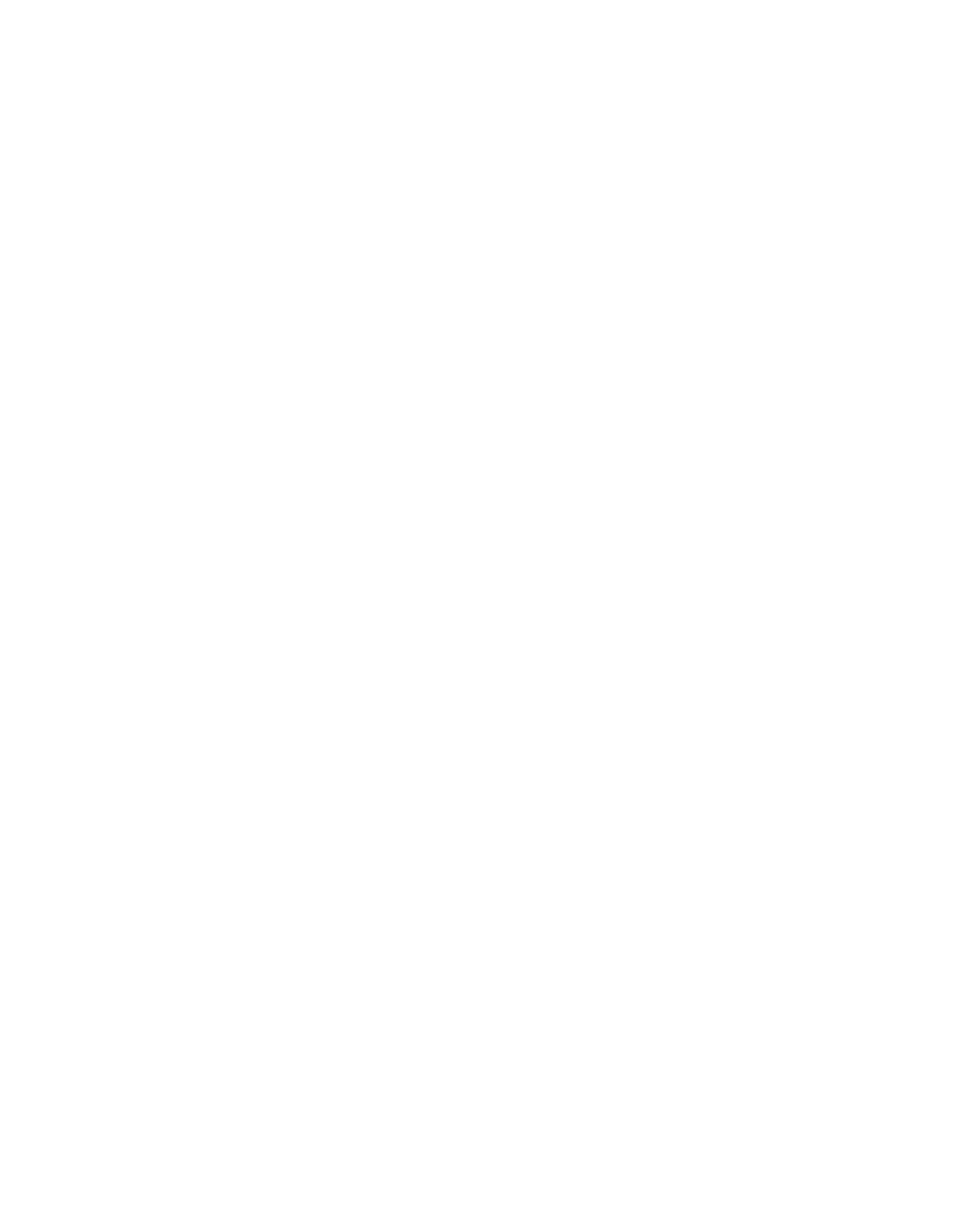origin means the place of birth of an individual or of any of the individual's lineal ancestors. Minn. Stat. § 363A.03, subd. 25.

## **II. PROCEDURES**

Achieve Language Academy declares it will be a safe haven school, upholding the following:

- 1. Unless otherwise required by law, Achieve Language Academy will restrict the sharing of student data that may be used to ascertain the legal status of students or their families. Unless otherwise required by law, Achieve Language Academy will not disclose any data about a student's or family's immigration status.
- 2. That Achieve Language Academy adheres to the laws of the state, St. Paul, and Ramsey County to ensure our students and families are offered a welcome and safe space to the fullest extent allowed by the law.
- 3. That Achieve Language Academy Board reaffirms the authority of the Executive Director and campus leaders to protect the data and identities of any student, family member, or school employee who may be adversely affected by any future policies or executive action that results in the collection of any personally identifiable information to the fullest extent provided by the law.
- 4. That Achieve Language Academy reaffirms the school's unequivocal commitment to ensuring a safe educational environment for all students, serving as a safe haven school for students and families threatened by immigration enforcement or discrimination, to the fullest extent provided by the law.

# **III. ADMINISTRATIVE PROCESS REGARDING I.C.E IMMIGRATION AND CUSTOMS ENFORCEMENT AND VISITOR PROCEDURES**

# **\*\*Note that generally all Achieve Language Academy student data is protected by the Minnesota Government Data Practices Act and the Family Educational Rights and Privacy Act**

- 1. If an ICE agent approaches a school asking for student information or for access to a student, the Academy should adhere to its Visitor Procedures, as far as, signing the agent in and requiring the agent to wear a visitor sticker badge. The ICE agent will also be required to present valid identification.
- 2. The agent should then be referred to the Executive Director.
- 3. Generally, the Executive Director or designee should immediately contact the Academy's attorney before taking any action or providing any information in response to a request or visit from an ICE agent.